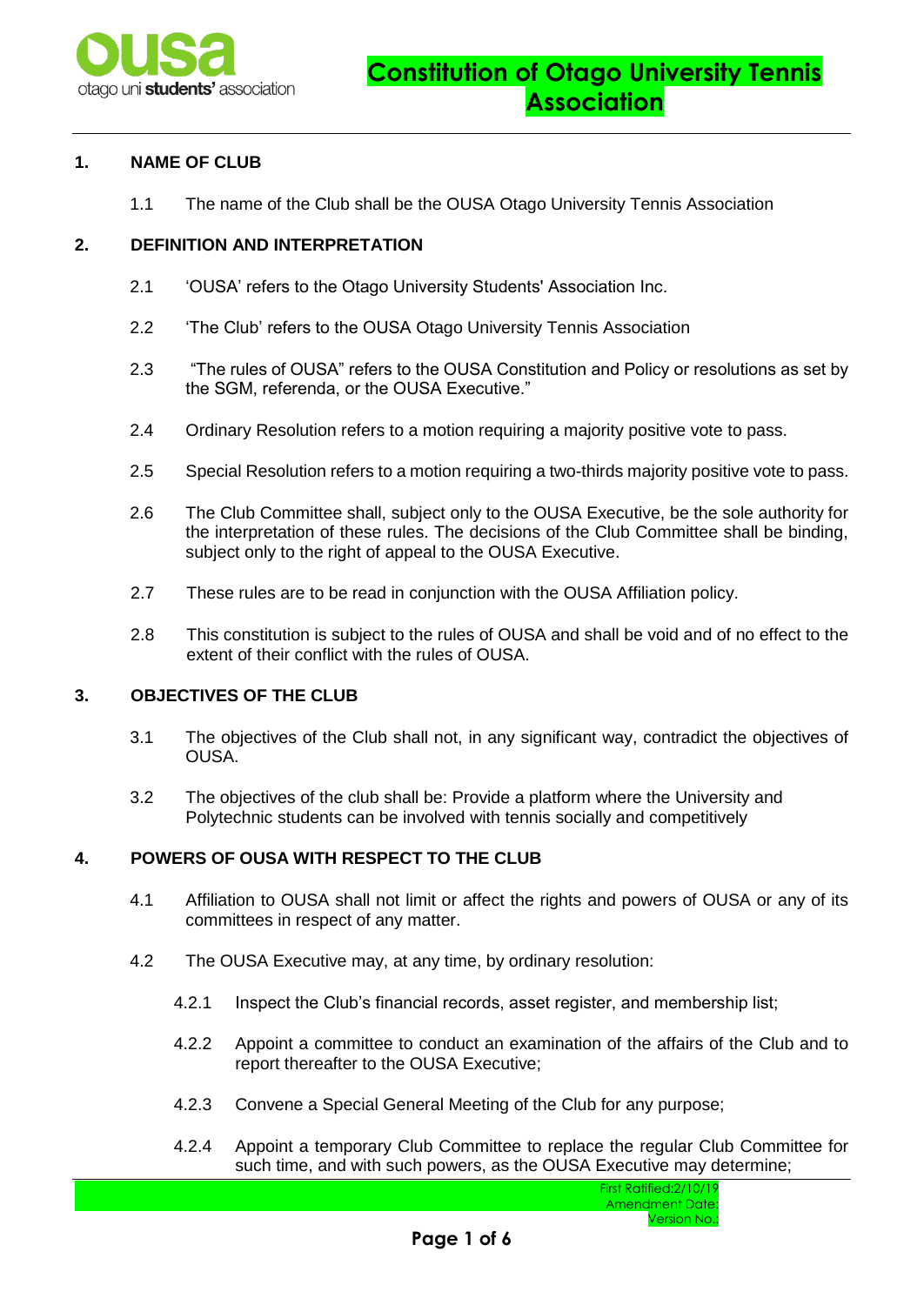

4.2.5 Disaffiliate the Club.

# **5. POWERS OF THE CLUB**

- 5.1 The Club is not formed for the pecuniary gain of its members.
	- 5.1.1 The Club may make payment as reasonable remuneration to any servant or officer of The Club or the payment of reasonable expense to any authorised representative or delegate of the Club.
	- 5.1.2 Reasonable remuneration shall not exceed market rates for the provision of equivalent goods or services.

## **6. AFFILIATION**

- 6.1 The Club shall be affiliated to OUSA.
- 6.2 The Club and its members present, and future shall be bound by the rules of OUSA, and every such Club and all such members shall be so bound in all respects. Where the OUSA constitution is not expressly mentioned in the constitution of the Club, the provisions of the OUSA constitution shall be read into the document.
- 6.3 The Club's affiliation to OUSA shall automatically lapse if The Club fails or ceases to comply with the OUSA Affiliation Policy or Section 18 of the OUSA Constitution and Rules.
- 6.4 The Club shall not become affiliated to or in any way connected with any other organisation without the consent of the OUSA Executive.
	- 6.4.1 Any affiliation to any other body entered into without the OUSA Executive's consent shall be null and void.

## **7. LIABILITIES INCURRED BY THE CLUB**

- 7.1 The Club shall not enter into any loan agreement of a value greater than NZ\$1000 without approval by ordinary resolution of the OUSA Executive.
- 7.2 OUSA shall not be responsible for any liabilities or debts incurred by the Club.

## **8. MEMBERSHIP**

- 8.1 The Club shall, in normal circumstances, have no less than 75% of total membership comprised of OUSA/OPSA members.
- 8.2 The Club shall in normal circumstances have no less than ten members.
- 8.3 Membership of the Club shall be open to all members of OUSA/OPSA.
- 8.4 Membership can be restricted to a subsection of OUSA/OPSA members provided that the restrictions do not contravene the laws of New Zealand.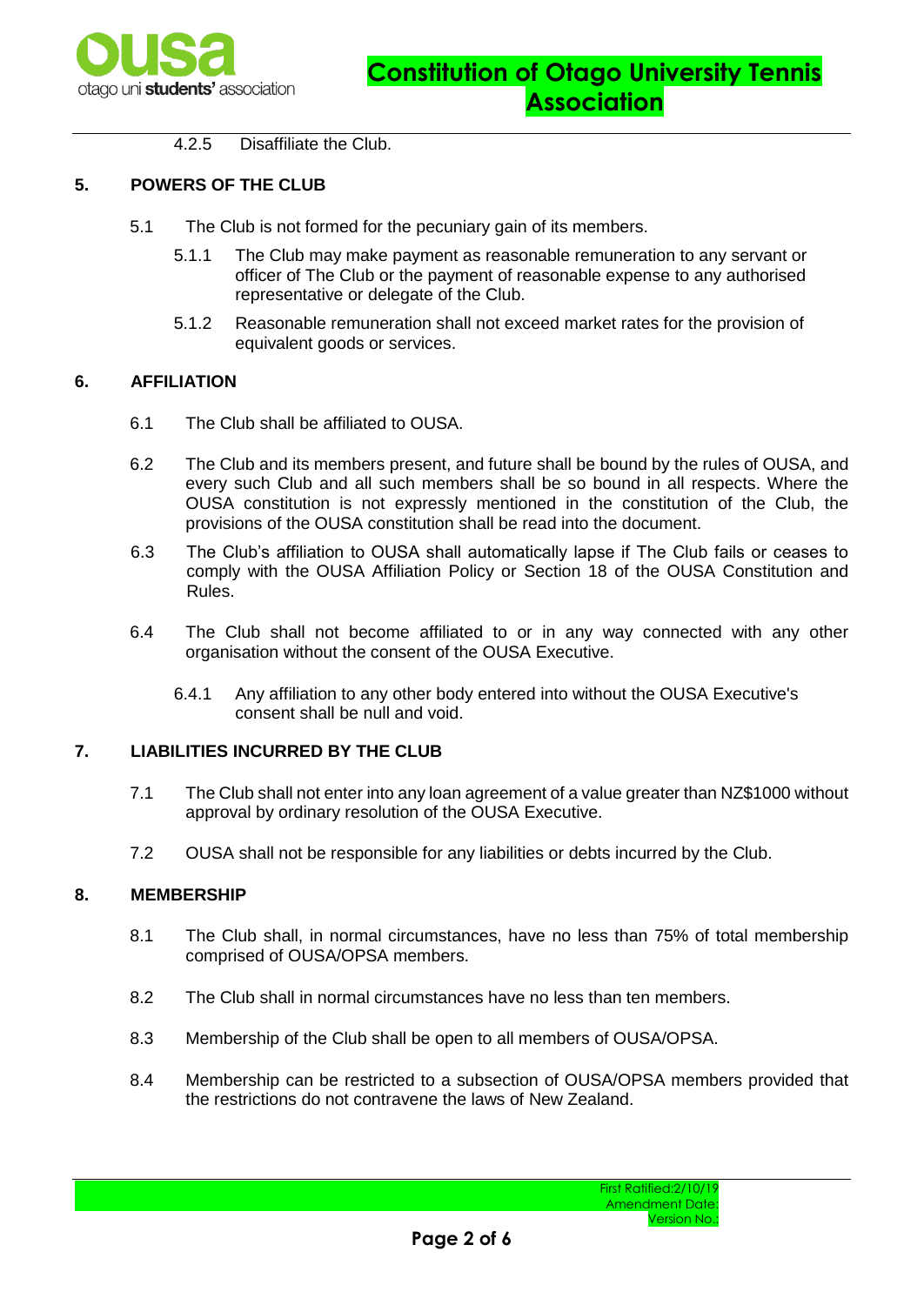

- 8.5 Persons shall become members of the Club when an application for membership is given in writing to the Club Committee and accompanied with the annual subscription fee (if applicable).
- 8.6 The Club shall only levy upon its members such fees or subscriptions as have been ratified by the AGM of the Club.
- 8.7 Any member of the Club who does not pay any required subscription within one calendar month of joining shall not be permitted to exercise the privileges of membership until the subscription is paid.
- 8.8 Membership shall be deemed to continue until a formal resignation is received by the Club Committee or by the end of the calendar year.
- 8.9 A club member may not be suspended or expelled unless the committee resolves to do so by special resolution.
	- 8.9.1 The suspended member will be relieved of any powers and responsibilities and is not permitted to attend club activities.
	- 8.9.2 A special general meeting must be called within three months to expel the member or the suspension lapses.
- 8.10 The following procedure must be used to expel a club member:
	- 8.10.1 Written notice of any meeting regarding the expulsion and of the basic allegations and charges against the member must be received in person 30 days prior to the meeting taking place.
	- 8.10.2 That a special general meeting is called which the member to be expelled may attend in person, or submit in written form, grounds for his or her defence.
	- 8.10.3 The motion to expel a club member must be passed by special resolution.
	- 8.10.4 That the member is informed in writing of the decision of the meeting and the length of his or her expulsion.
- 8.11 Where a member of the Club is expelled, that member shall have the right of appeal to the OUSA Executive.

# **9. ANNUAL GENERAL MEETING (AGM)**

- 9.1 The Annual General Meeting (AGM) of the Club shall be held during the month of October at such time and place as the Club Committee shall decide.
- 9.2 The AGM shall be held for the following purposes:
	- 9.2.1 To receive, from the Club Committee, a report of the proceedings of the previous year and a statement of the Club accounts;
	- 9.2.2 To elect the officers of the Club Committee for the following year;
	- 9.2.3 To conduct any general business.
- 9.3 Every motion shall be moved by one Club member and seconded by another.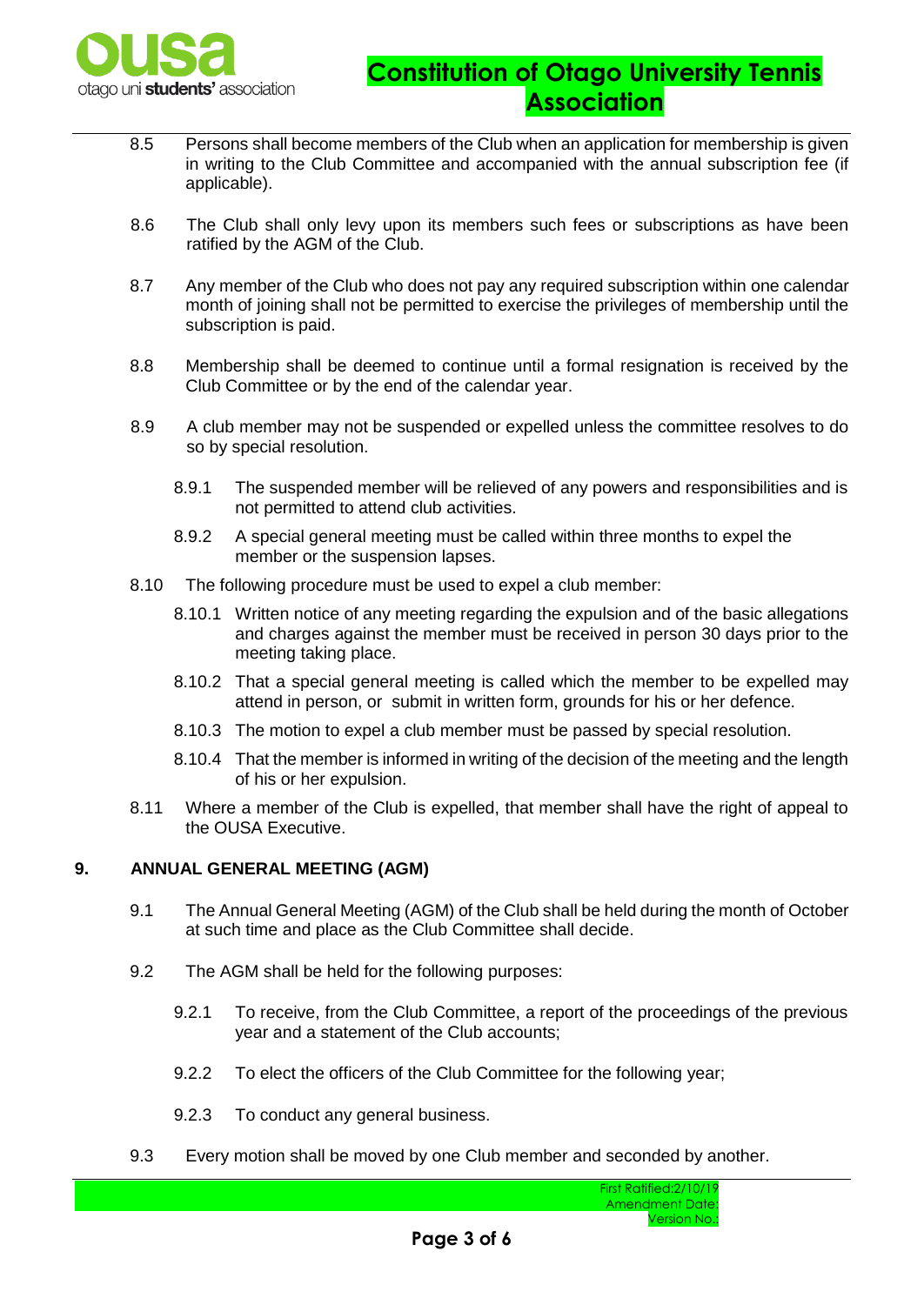

- 9.4 Every member present shall be entitled to one vote,
	- 9.4.1 In the case of an equality of votes the Chair shall have a second or casting vote.
- 9.5 The quorum shall be 20 per cent of the Club's total members or 6 members, whichever is greater.
- 9.6 At least 7 days notice of the AGM shall be given to all members, by posting a notice on the OUSA notice board and/or on the OUTA facebook page
	- 9.6.1 The notice shall include an agenda of business to be conducted at the AGM.

## **10. SPECIAL GENERAL MEETINGS AND NO CONFIDENCE VOTES**

- 10.1 The Club Committee on their own behalf or on the signed request of a quorum of members may at any time call a Special General Meeting.
	- 10.1.1 If the Club Committee does not call a meeting within 14 days of receiving such a request, the requestors may themselves call a Special General Meeting.
	- 10.1.2 Notice of a Special General Meeting shall be given in the manner described above for an AGM.
- 10.2 The conduct, voting procedures and quorum of a Special General Meeting shall be the same as those prescribed for the AGM.
- 10.3 At any Special General Meeting a motion of no confidence in the Club Committee, or any member thereof, may be passed by special resolution provided that 14 days notice of such intention has been given.
	- 10.3.1 On the passing of such motion, the Committee member shall be deemed to have resigned and the meeting shall then have the power to, and may proceed to, elect a new Committee member to the vacant position (s).
	- 10.3.2 Such new member shall hold office until the next AGM.

#### **11. CLUB OFFICERS AND THEIR ELECTION**

- 11.1 The management and control of the Club shall be deputed to the officers of the club who represent the Committee of the Club.
- 11.2 The Committee of the Club shall consist of a maximum of (10) people, being President, co - President, Treasurer and three to seven general executive members all of whom shall be elected at the Annual General Meeting.
- 11.3 Every candidate for office shall be nominated at the meeting by one member of the Club and seconded by another.
- 11.4 Every member present at the meeting shall be entitled to one vote.
- 11.5 In the event of two or more candidates receiving an equal number of votes, the chair of the meeting shall have a second or casting vote.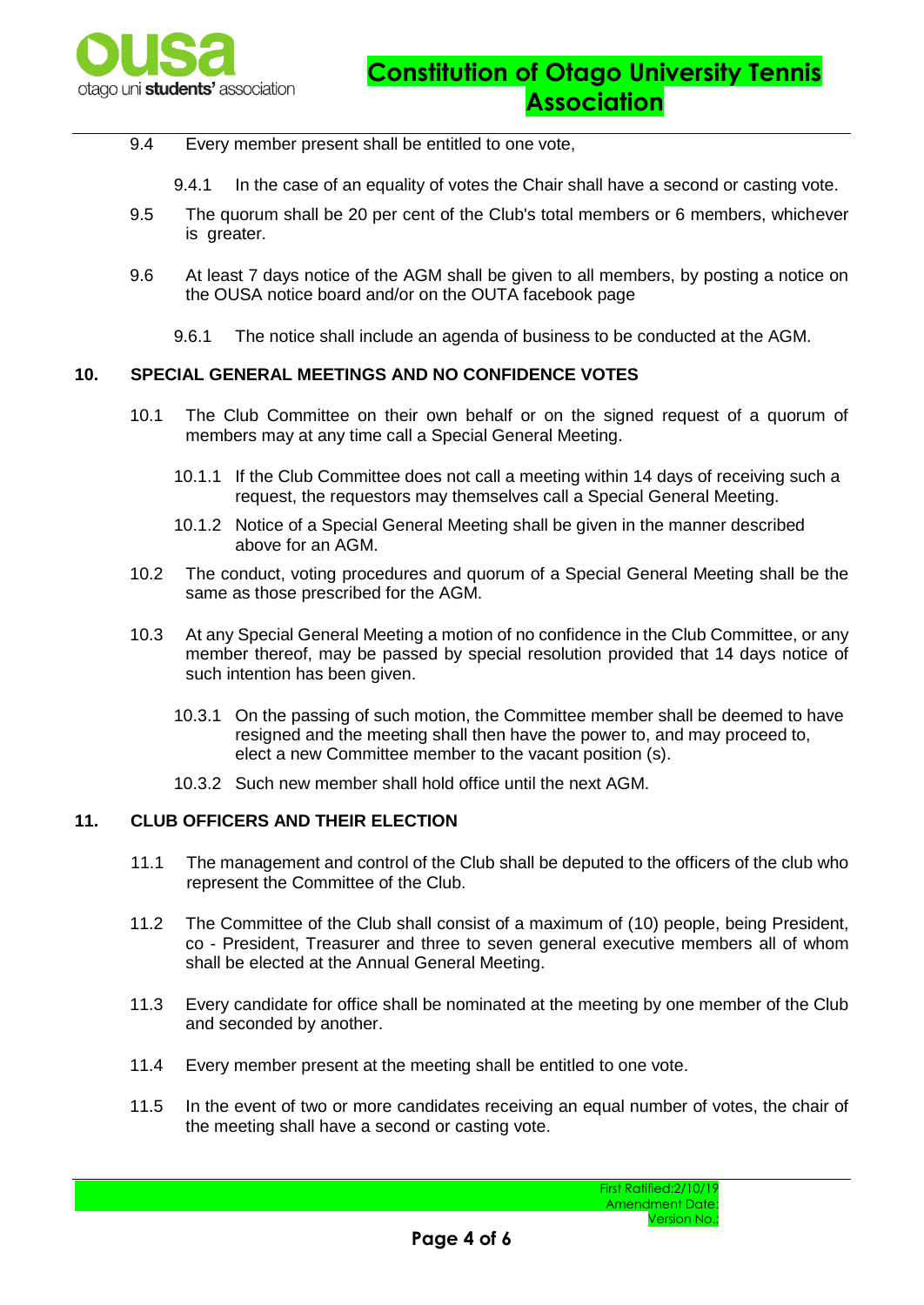

- 11.6 The Club Officers shall hold office for one year following their appointment or until an officer resigns.
	- 11.6.1 Such resignation shall be effective immediately upon receipt in writing by the committee.
	- 11.6.2 If a vacancy on the Club Committee occurs during the year, providing that a quorum remains, the Club Committee may appoint any member to fill such a vacancy, unless it has occured due to a no confidence vote.
	- 11.6.3 If a vacancy occurs due to a no confidence vote then section 10 of this constitution applies.

### **12. THE CLUB COMMITTEE**

- 12.1 The Club Committee shall have full power at its meetings to deal with all matters relating to the objectives of the Club.
	- 12.1.1 Any matters relating to the interpretation of these rules;
	- 12.1.2 Except where power is vested in the Club at a general meeting.
- 12.2 All decisions shall be valid and binding on the members, only so far as they do not conflict with these rules, the rules of OUSA, or decisions of the OUSA Executive.
- 12.3 The Club Committee shall meet at such times as it deems fit.
- 12.4 The President, co President, Treasurer and three to seven general executive members, or in their absence, any member appointed by the Club Committee, shall, in the case of an equality of votes, have a second or casting vote at all Club Committee meetings.
- 12.5 One member of the Club Committee shall be elected to represent the Club on the OUSA Affiliated Clubs Council.

#### **13. FINANCE, PROPERTY AND RECORDS OF THE CLUB**

- 13.1 The funds of the Club shall be in the control of the Club Committee, which will depute the treasurer to manage them.
- 13.2 The treasurer shall also:
	- 13.2.1 Keep a true record and account of all the receipts and payments of the Club including bank statements;
	- 13.2.2 Prepare the statement of accounts and balance sheet for the financial year;
	- 13.2.3 Keep the Club's asset register up to date.
- 13.3 The co President shall:
	- 13.3.1 Keep a true record and account of the proceedings and meetings of the Club and the Club Committee;
	- 13.3.2 Keep a correct and up to date membership list;
	- 13.3.3 Conduct and archive all correspondence relating to the club.